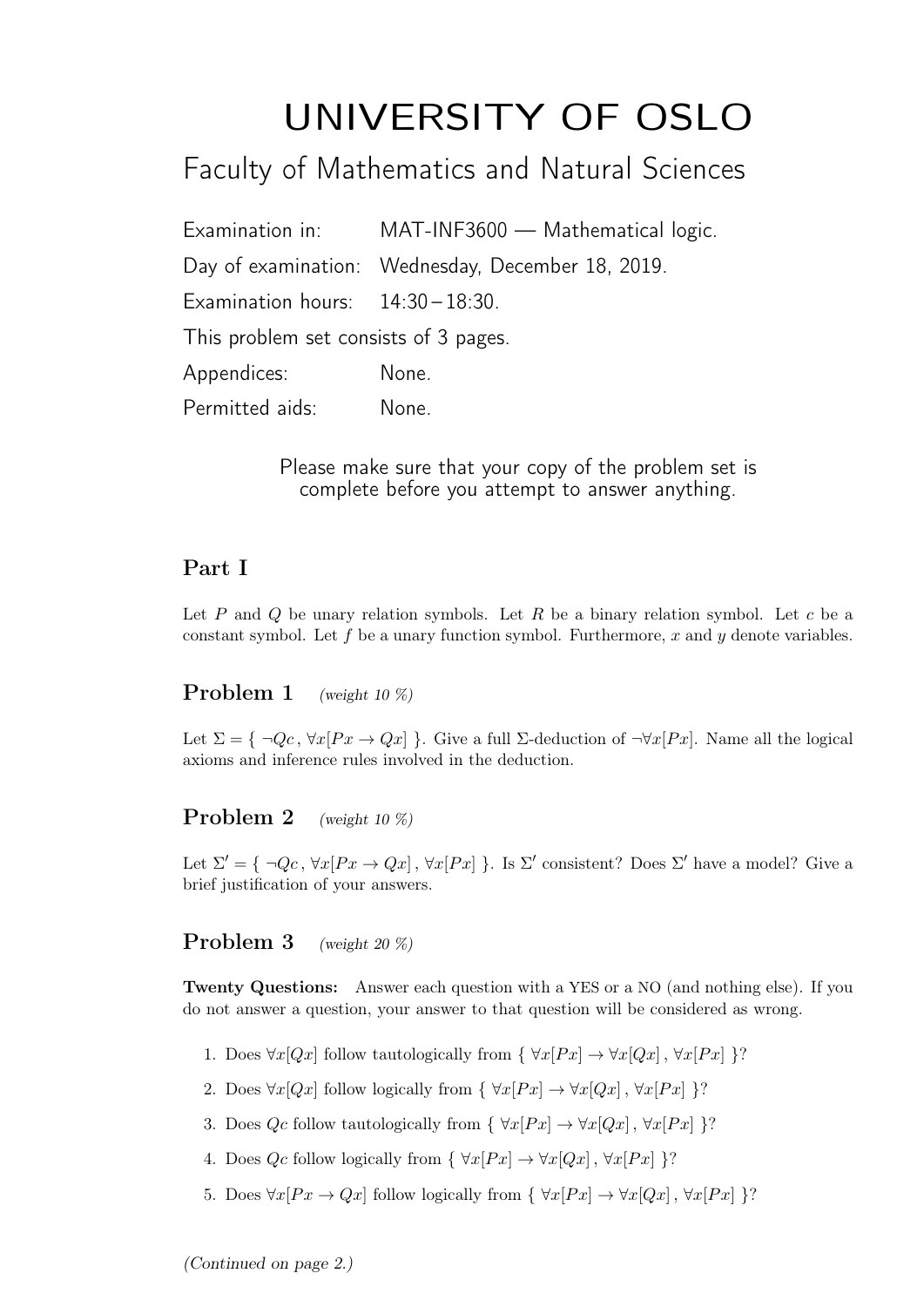- 6. Does  $\forall x[Px] \rightarrow \forall x[Qx]$  follow logically from  $\{\forall x[Px \rightarrow Qx], \forall x[Px]\}$ ?
- 7. Does  $\forall x[Px \to Qx]$  follow logically from  $\{\forall x[Px] \to \forall x[Qx]\}$ ?
- 8. Does  $\forall x[Px] \rightarrow \forall x[Qx]$  follow logically from  $\{\forall x[Px \rightarrow Qx]\}$ ?
- 9. Does  $\exists y \forall x [Rxy]$  follow logically from {  $\forall x [Rxfx]$  }?
- 10. Does  $\forall x \exists y [Rxy]$  follow logically from {  $\forall x [Rxfx]$  }?
- 11. Does  $\exists y \forall x [Rxy]$  follow logically from {  $\forall x [Rxc]$  }?
- 12. Does  $\forall x \exists y [Rxy]$  follow logically from {  $\forall x [Rxc]$  }?
- 13. Does  $Qf(c)$  follow tautologically from  $\{\forall x[Px \rightarrow Qx], \forall x[Px] \rightarrow \forall x[Qx] \}$ ?
- 14. Does  $Qf(c)$  follow logically from  $\{\forall x [Px \rightarrow Qx], \forall x [Px] \rightarrow \forall x [Qx]\}$ ?
- 15. Does  $Pc \to \forall x [Qx]$  follow logically from {  $Pc \to Qx$  }?
- 16. Does  $Px \rightarrow \forall x [Qx]$  follow logically from {  $Px \rightarrow Qx$  }?
- 17. Does  $\exists x[Px] \rightarrow \forall x[Qx]$  follow logically from {  $Px \rightarrow \forall x[Qx]$  }?
- 18. Does  $x = x$  follow logically from  $\emptyset$ ?
- 19. Does  $x = y$  follow logically from  $\emptyset$ ?
- 20. Does  $\neg x = y$  follow logically from  $\emptyset$ ?

#### Part II

Let  $\mathcal L$  be the first-order language  $\{\preceq, f, c\}$  where  $\preceq$  is a binary relation symbol, f is a binary function symbol and c is a constant symbol. Let  $T$  be the  $\mathcal{L}$ -theory consisting of the non-logical axioms

 $(T_1) \ \forall xy \ [\neg c = f(x, y)]$  $(T_2) \ \forall x_1 x_2 y_1 y_2$   $f(x_1, x_2) = f(y_1, y_2) \rightarrow (x_1 = y_1 \land x_2 = y_2)$  $(T_3) \ \forall x \ [\ x \preceq c \ \leftrightarrow \ x = c \ ]$  $(T_4) \ \forall xy_1y_2 \ [\ x \preceq f(y_1, y_2) \ \leftrightarrow \ (x = f(y_1, y_2) \ \lor \ x \preceq y_1 \ \lor \ x \preceq y_2) \ ]$ .

# Problem 4 (weight 10 %)

Show that

$$
T \vdash \neg f(c, c) = f(f(c, c), c) .
$$

Sketch a formal deduction.

(Continued on page 3.)